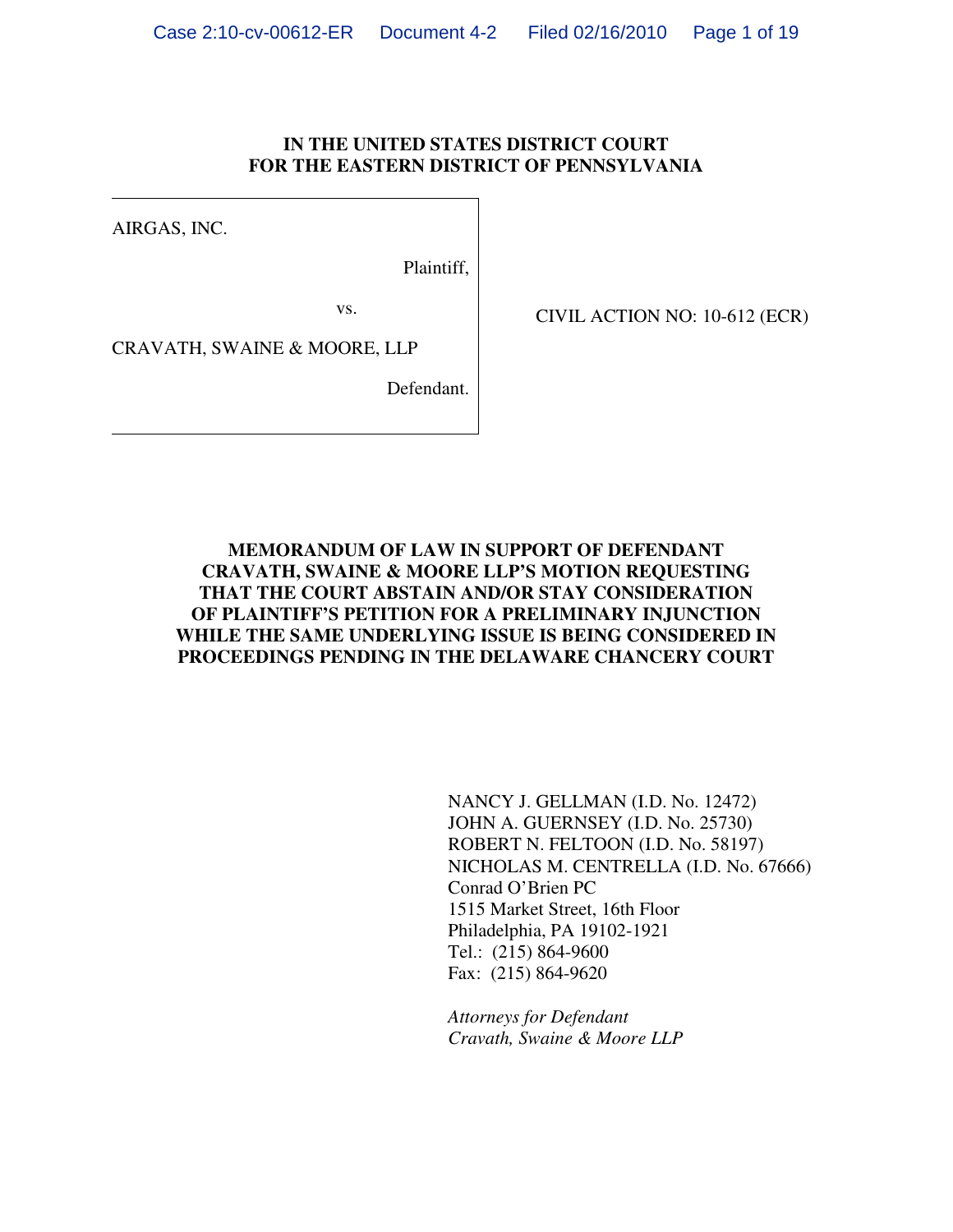# **TABLE OF CONTENTS**

## **Page**

| A.              | Airgas's Motion to Disqualify Cravath From the Delaware Litigation |  |
|-----------------|--------------------------------------------------------------------|--|
| <b>B.</b>       | The Delaware Chancery Court Is Uniquely Well-Suited to Decide the  |  |
| $\mathcal{C}$ . | Allowing the Delaware Court To Proceed First Will Promote Judicial |  |
| D.              |                                                                    |  |
|                 |                                                                    |  |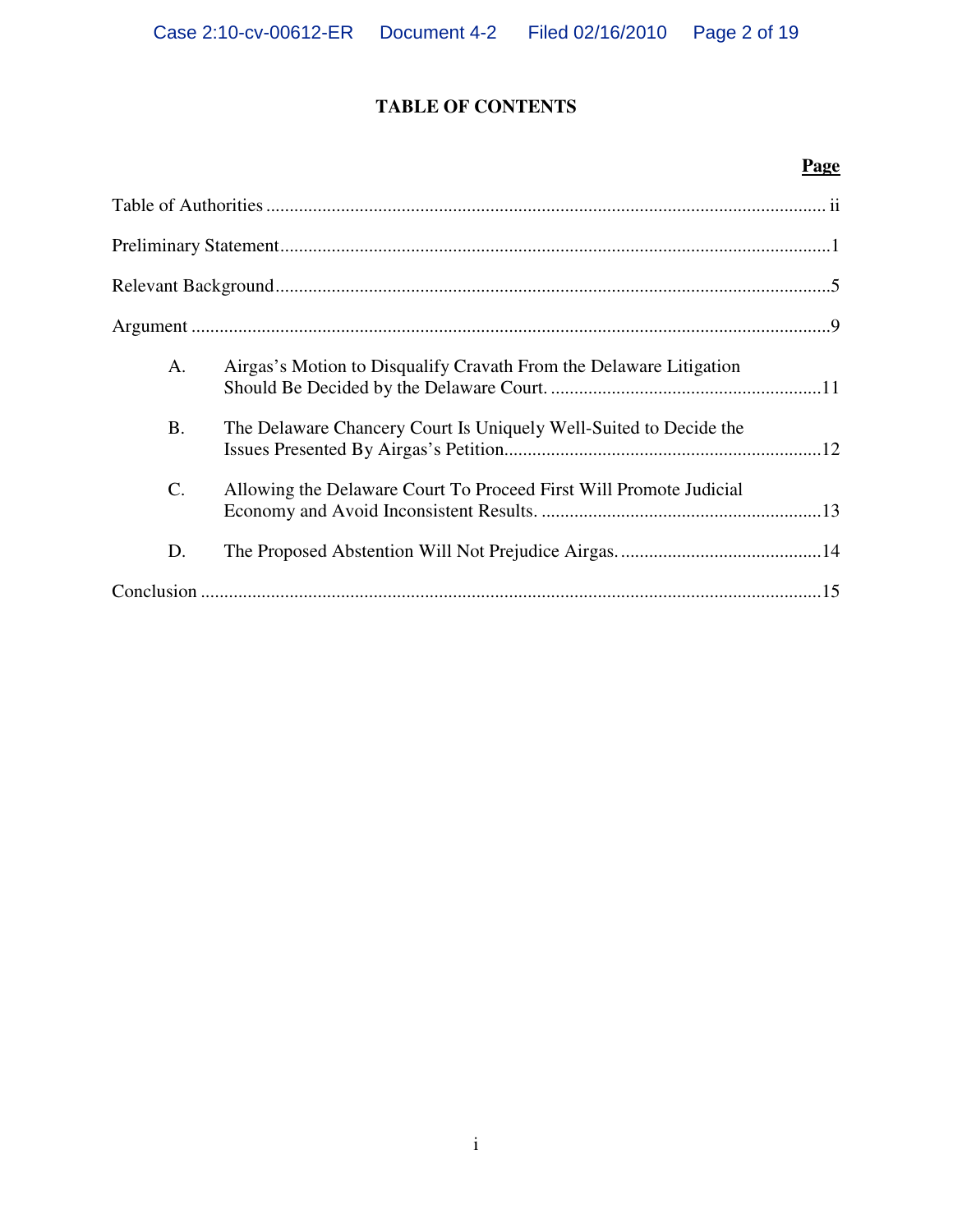## **TABLE OF AUTHORITIES**

| Armstrong v. Pomerance,                                |
|--------------------------------------------------------|
| Bechtel Corp. v. Local 215, Laborers' Int'l Union,     |
| Burford v. Sun Oil Co.,                                |
| Cheyney State Coll. Faculty v. Hufstedler,             |
| Chiropractic Am. v. LaVecchia,                         |
| Colo. River Water Conservation Dist. v. United States, |
| Ingersoll-Rand Fin. Corp. v. Callison,                 |
| ITT Indus., Inc. v. Pac. Employers Ins. Co.,           |
| Landis v. N. Am. Co.,                                  |
| Rohm and Haas Co. v. Dow Chem. Co.,                    |

# **Statutes & Rules**

**Cases**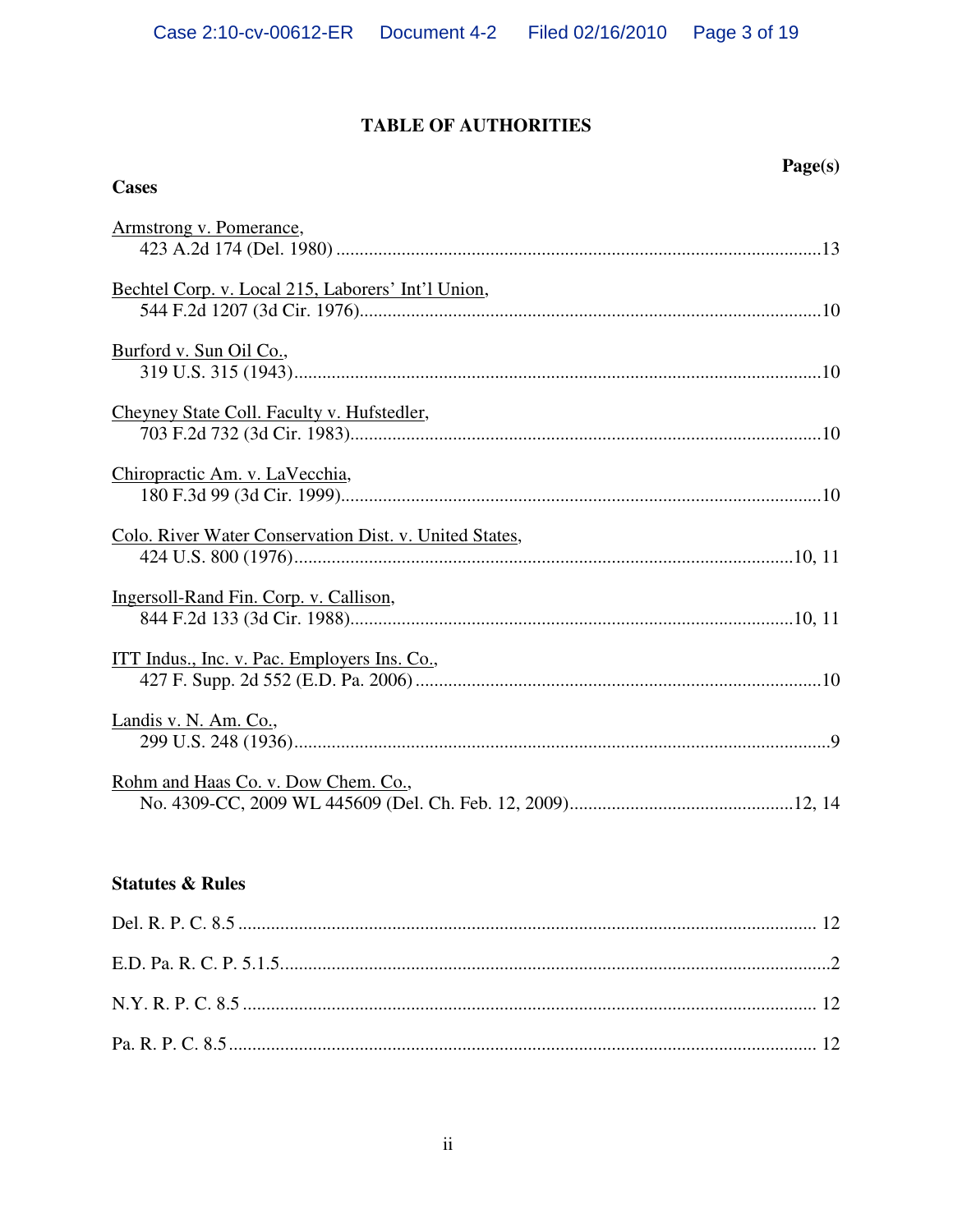Defendant Cravath, Swaine & Moore LLP ("Cravath") respectfully submits this memorandum of law in support of its Motion Requesting that the Court Abstain and/or Stay Consideration of Plaintiff's Petition for a Preliminary Injunction While the Same Underlying Issue Is Being Considered in Proceedings Pending in the Delaware Chancery Court, which court has been presented with the issues raised by Airgas's petition in pending litigation between Airgas, Inc. ("Airgas") and Cravath's client, Air Products and Chemicals, Inc. ("Air Products"), in the matter of Air Products and Chemicals, Inc. v. Airgas, Inc. et al., C.A. No. 5249.

#### **Preliminary Statement**

This lawsuit is the latest effort by Airgas's officers and directors to entrench themselves and deny Airgas shareholders the opportunity to decide for themselves whether to accept an offer from Cravath's client, Air Products, to acquire their shares at a significant premium to the market price. In a maneuver that Airgas has planned for months, Airgas has sued Air Products' counsel, accusing the firm of breaching its fiduciary duties because it previously performed work for Airgas in a narrowly circumscribed set of debt financing-execution matters that have no bearing on the proposed acquisition. In addition to pursuing a spurious claim for damages against Cravath, Airgas seeks an emergency disqualification order precluding Cravath from representing Air Products in a first-filed lawsuit pending in Delaware Chancery Court and from advising Air Products with respect to the transaction that gave rise to the Delaware lawsuit.

Airgas's purported concern that there is imminent danger that Cravath will misuse Airgas's confidential information is unfounded. If there were any danger of Cravath sharing relevant confidential information, Airgas would have filed this action months ago, when Cravath told Airgas it would be representing Air Products in the proposed acquisition. Airgas elected not to seek relief back then, and its decision to sue Cravath within 24 hours after the public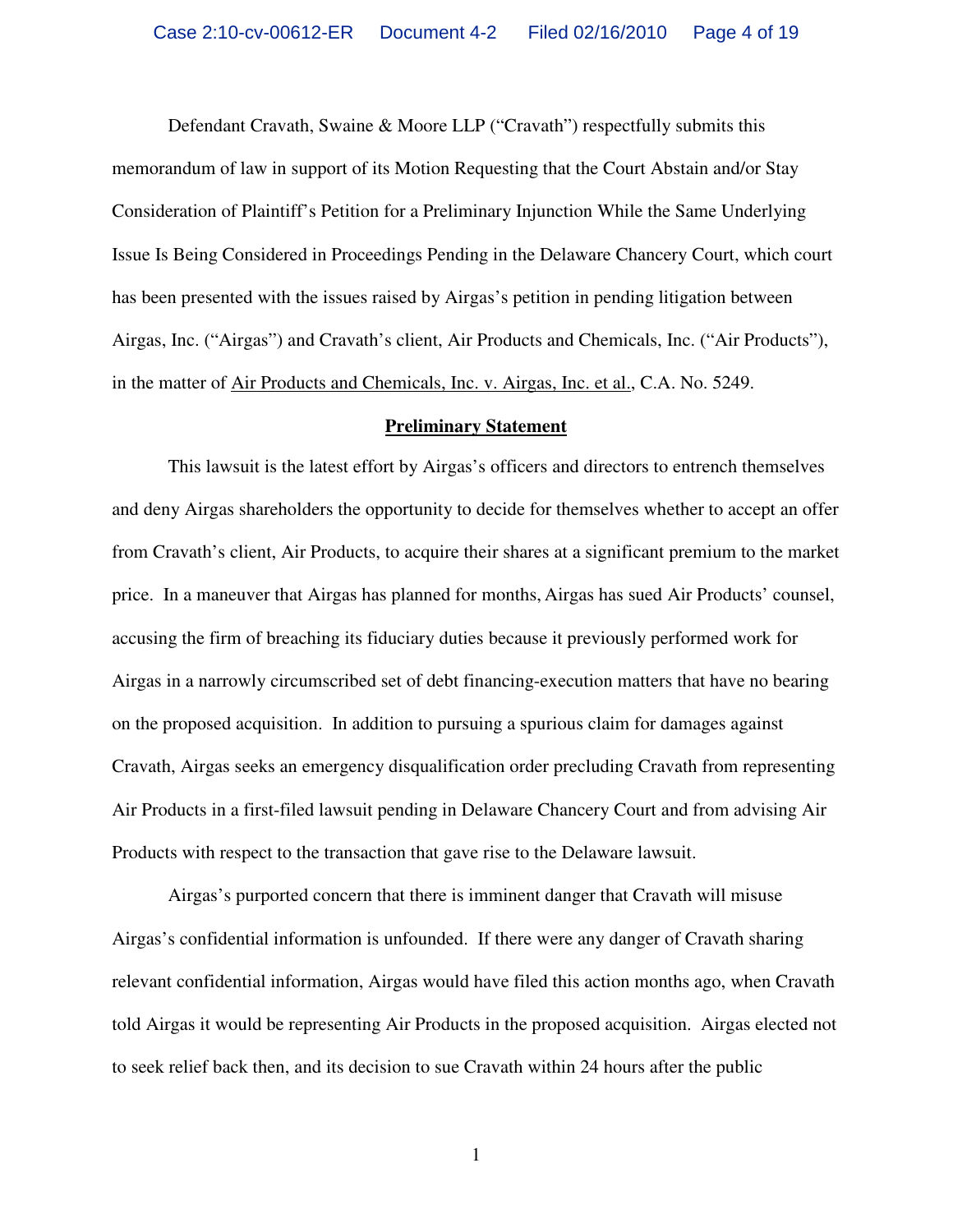announcement of Air Products' offer and the commencement of litigation in Delaware (1) severely undercuts the credibility of its claim that Cravath has confidential information that would be of value to Air Products; (2) severely undercuts Airgas's assertion that it is now in need of emergency equitable relief; and (3) demonstrates that this lawsuit is just another tactical move in a contest for corporate control.<sup>1</sup>

Air Products has been trying for several months to engage Airgas and its Board of Directors in a discussion concerning a potential combination of the companies' respective businesses. Airgas's Board of Directors has refused adequately to inform themselves about, or engage with Air Products to discuss, the offer. Given this refusal, after the markets closed on February 4, 2010, Air Products publicly announced a non-discriminatory, all-cash offer to purchase all outstanding Airgas shares at a 38% premium over that day's closing price. Shortly after that public announcement, Air Products filed the Delaware lawsuit against Airgas and its Board of Directors alleging that the Board's failure properly to consider Airgas's offer and inform its shareholders of that offer was a violation of their duty of loyalty to Airgas shareholders. Air Products properly filed its lawsuit in Delaware because that is the state where both companies are incorporated, whose laws govern the Delaware action, and whose courts routinely address such fiduciary duty claims.

The very next day, Airgas rushed to another jurisdiction, sued Cravath, and sought a temporary restraining order barring Cravath from continuing to represent Air Products. The

<u>.</u>

 $<sup>1</sup>$  Airgas has asserted that it could not have sued Cravath earlier because to do so would have</sup> revealed Air Products' earlier nonpublic offer, and thereby "put Airgas in play." That is not the case. If it really thought that Cravath had relevant confidential information that it would be imminently sharing with Air Products, Airgas could have sued Cravath in a court that permits filing under seal in appropriate circumstances. See, e.g., E.D. Pa. R. C. P. 5.1.5.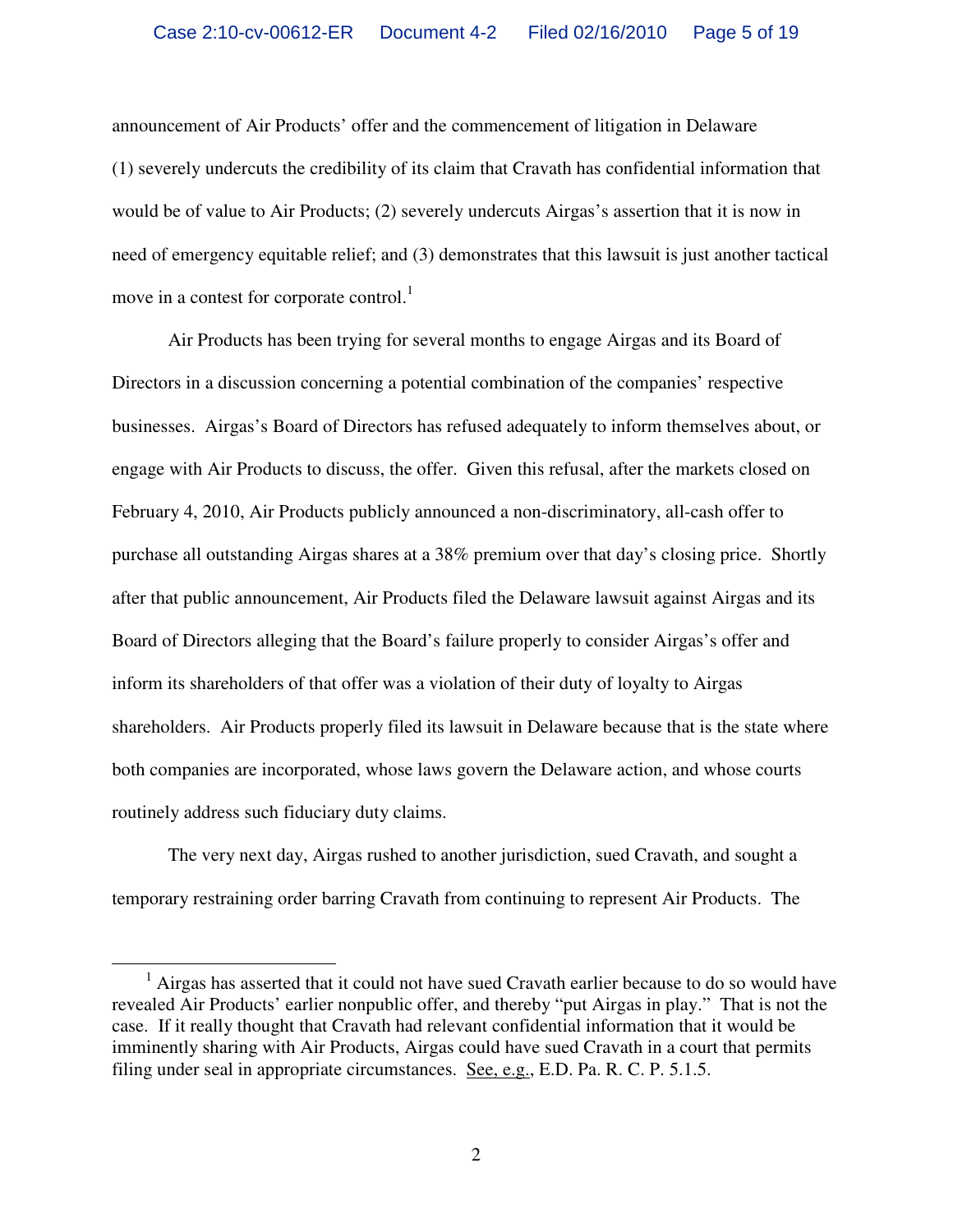Court of Common Pleas of Philadelphia County, after briefing and a hearing, denied that petition for a restraining order on the basis that Airgas had not met its burden. Following Cravath's removal of that action to federal court, Airgas's petition for preliminary injunctive relief is now pending before this Court.

Cravath respectfully submits that the Court should abstain from hearing Airgas's petition for a preliminary injunction for at least the following reasons:

First, whatever this Court may ultimately decide with respect to Airgas's claim for money damages, Airgas's request for a preliminary injunction is the functional equivalent of a motion to disqualify Cravath from appearing before the Delaware Chancery Court. With all due respect, Cravath submits that a motion precluding counsel from appearing in Delaware Chancery Court is more appropriately decided by Chancellor William B. Chandler III, who presides over the firstfiled Delaware litigation. Just as this Court has full authority over proceedings here, judicial comity warrants according Chancellor Chandler due authority over proceedings in his courtroom. In fact, the issue has already been presented to the Delaware Chancery Court by way of (1) an objection by Airgas to the pro hac vice admission of Cravath lawyers in the Delaware Court—on the very same grounds that Airgas seeks disqualification here,<sup>2</sup> and (2) an application by Air Products for a determination that Cravath may continue to serve as its counsel and appear in the Delaware action on its behalf.

Second, the Delaware Chancery Court is aptly suited to decide the key issue presented by Airgas's petition to this Court—whether Cravath should be disqualified. Indeed, the dispute

 $2^2$  The motions to admit Cravath attorneys were granted within hours of being made, and apparently prior to Airgas's registering its objection. Airgas's objection is thus effectively a request that the Chancery Court revoke the pro hac vice admission of the Cravath lawyers.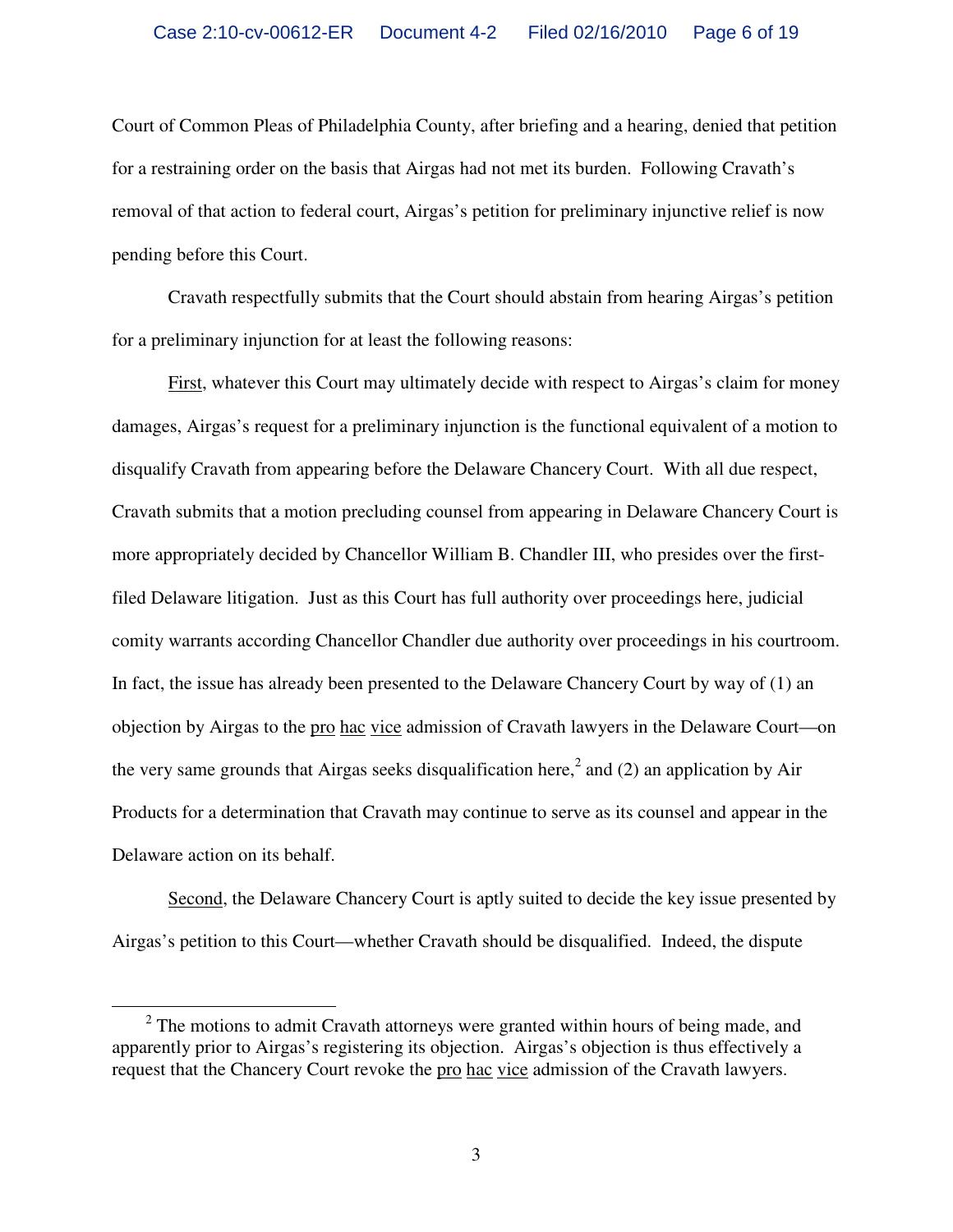concerning Cravath's ability to represent Air Products is intertwined with the merits of the (firstfiled) Delaware litigation. Furthermore, the Chancery Court is a renowned authority on the law applicable to Delaware corporations such as Airgas and Air Products and, just last year, decided the leading case concerning alleged conflicts of interest in the context of contested merger and acquisition ("M&A") transactions. Judicial efficiency would not be well served by having two courts address—on an emergency basis—the very same issue.

Third, whereas this Court's ruling on Airgas's petition for preliminary relief would be, by definition, provisional, the Delaware Chancery Court's ruling on the question of whether Cravath should be disqualified will be a final decision on the merits. Abstention by this Court would thus prevent potentially inconsistent results and would preserve this Court's resources.

Fourth, neither the proposed abstention, nor Cravath's continued representation of Air Products, will prejudice Airgas. There is every reason to believe that the Delaware Chancery Court will rule expeditiously on the question, and Cravath has made clear that it has not and will not use any nonpublic Airgas information in its representation of Air Products.

In light of these facts, and those set forth below, Cravath respectfully requests that this Court, as a matter of judicial comity and in the service of judicial economy, abstain from deciding Airgas's motion for a preliminary injunction and permit Chancellor Chandler to make the decision whether Cravath may continue to represent Air Products.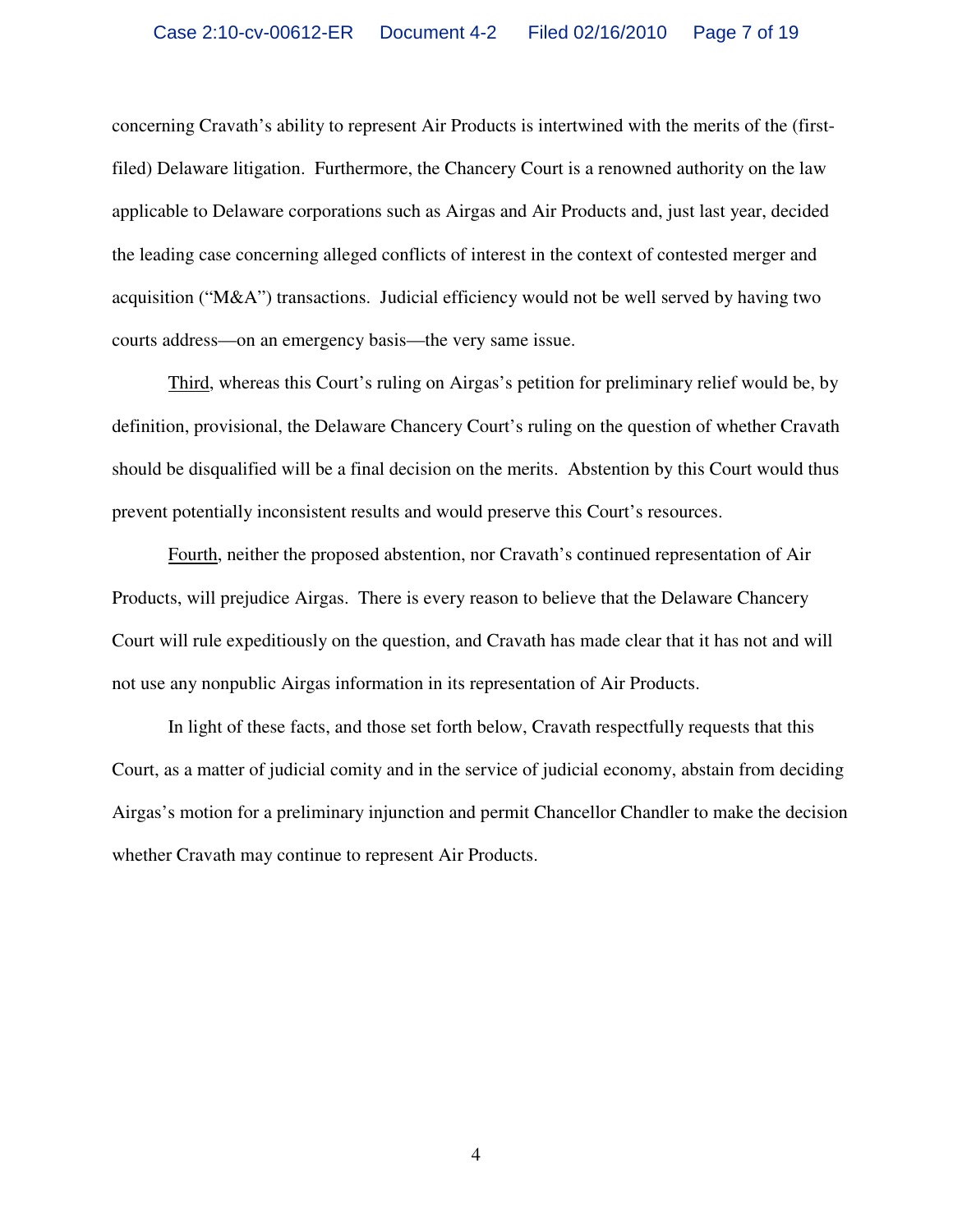#### **Relevant Background**

Air Products has relied on Cravath's representation in corporate matters for over four decades. Over the course of that time, Cravath attorneys have counseled Air Products on a wide variety of general corporate issues, financings, and insurance coverage. (Affidavit of James C. Woolery, Exhibit A to this brief ("Woolery Aff.") ¶ 3.) Cravath has also advised Air Products on a number of major transactions, particularly acquisitions and divestitures. (Id.) In contrast, Cravath's periodic assignments for Airgas, the first of which was in 2001, were essentially confined to a narrow area. (Affidavit of Ronald Cami, Exhibit B to this brief ("Cami Aff.") ¶ 6.)

In the later part of 2009, Air Products contacted Cravath about Air Products approaching Airgas concerning a potential acquisition. (Woolery Aff. ¶ 4.) Because of the debt financingexecution work that Cravath had performed for Airgas, several Cravath partners held a series of discussions to determine whether the firm could represent Air Products in the contemplated transaction. (Woolery Aff. ¶ 5; Affidavit of C. Allen Parker, Exhibit C to this brief ("Parker Aff.")  $\P$  4.) After careful review, they concluded that Cravath could represent Air Products in a potential Airgas acquisition so long as Cravath did not take on any new assignments for Airgas. (Woolery Aff. ¶ 6; Parker Aff. ¶ 5.) They also discussed the importance of adhering to Cravath's practice of establishing ethical walls between clients with potential conflicts. (Woolery Aff. ¶ 7; Parker Aff.  $\P$  6.)

Cravath does not believe it has any confidential Airgas information that would assist Air Products in its effort to acquire Airgas; Cravath believes that the information about which Airgas purports to be concerned is not known to Cravath, is not confidential, or would not assist Air Products—or in many instances, some combination of the three. (Cami Aff. ¶¶ 2-31.) Furthermore, in connection with its representation of Air Products, Cravath has not used, and has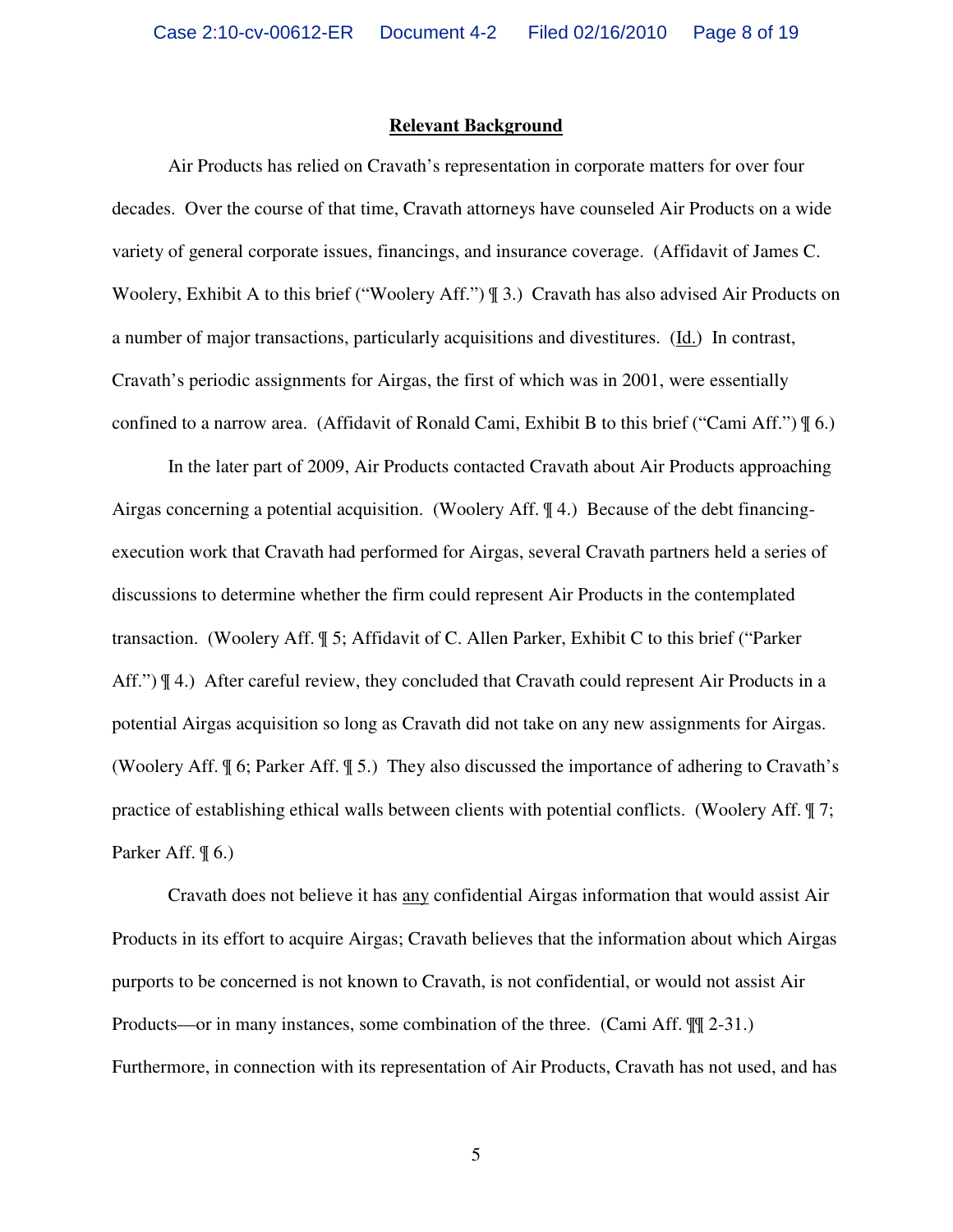no intention of using, any information in the firm's possession that was obtained during Cravath's work for Airgas. (Woolery Aff. ¶¶ 8-10; Affidavit of Francis P. Barron, Exhibit D to this brief ("Barron Aff.") ¶¶ 5-6.) Indeed, Cravath has taken steps to ensure that it will not do so. (Affidavit of Stuart W. Gold, Exhibit E to this brief ("Gold Aff.") ¶ 12; Woolery Aff. ¶ 7; Cami Aff. ¶¶ 4-5, 33-43.) Cravath has assured Airgas that there is no danger of Cravath's advice to Air Products being based in any way on any information that Cravath may have acquired from the limited and unrelated work that it previously did for Airgas. (E.g., Gold Aff. ¶¶ 9, 11; see also Woolery Aff.  $\P\P$  8-10; Barron Aff.  $\P$  $\P$  5-6.)<sup>3</sup>

By at least the end of October 2009, Airgas was aware that Cravath was representing Air Products in connection with a potential transaction. (Cami Aff. ¶ 37; Woolery Aff. ¶ 11.) In correspondence through November and December 2009, Cravath told Airgas that Cravath did not believe it was required to cease its representation of Air Products. (Gold Aff.  $\P$  $\P$  $9, 11$ .) In addition, in December 2009, Cravath partner James Woolery was copied on a letter from the Chairman of Air Products, John McGlade, to the Chairman of Airgas, Peter McCausland, in which Air Products increased its offer to acquire all of Airgas's outstanding shares—thus confirming that Cravath was continuing to represent Air Products in connection with a proposed

<sup>3</sup> It is worth noting that the financial advisor to Airgas's Board in connection with its response to the Air Products proposal, Goldman Sachs, has been a long-time advisor to Air Products. Goldman has spent considerable time with the Air Products Board and senior management, as recently as October 2009, including annual meetings to review mergers and acquisitions matters such as prospects for future acquisitions. (Affidavit of Paul E. Huck, Exhibit F to this brief ("Huck Aff.")  $\parallel$  8.) Air Products has not made an issue of this, however, because it is generally understood that, in the world of mergers and acquisitions, these situations arise frequently and are of little relevance to a board's actions in connection with a takeover offer or of any consequence to the outcome of takeover contests. (Id.) Air Products is confident that a reputable institution like Goldman Sachs knows well how to protect the confidential information of its current and former clients by instituting ethical walls, which is precisely what Cravath has done. (See id.)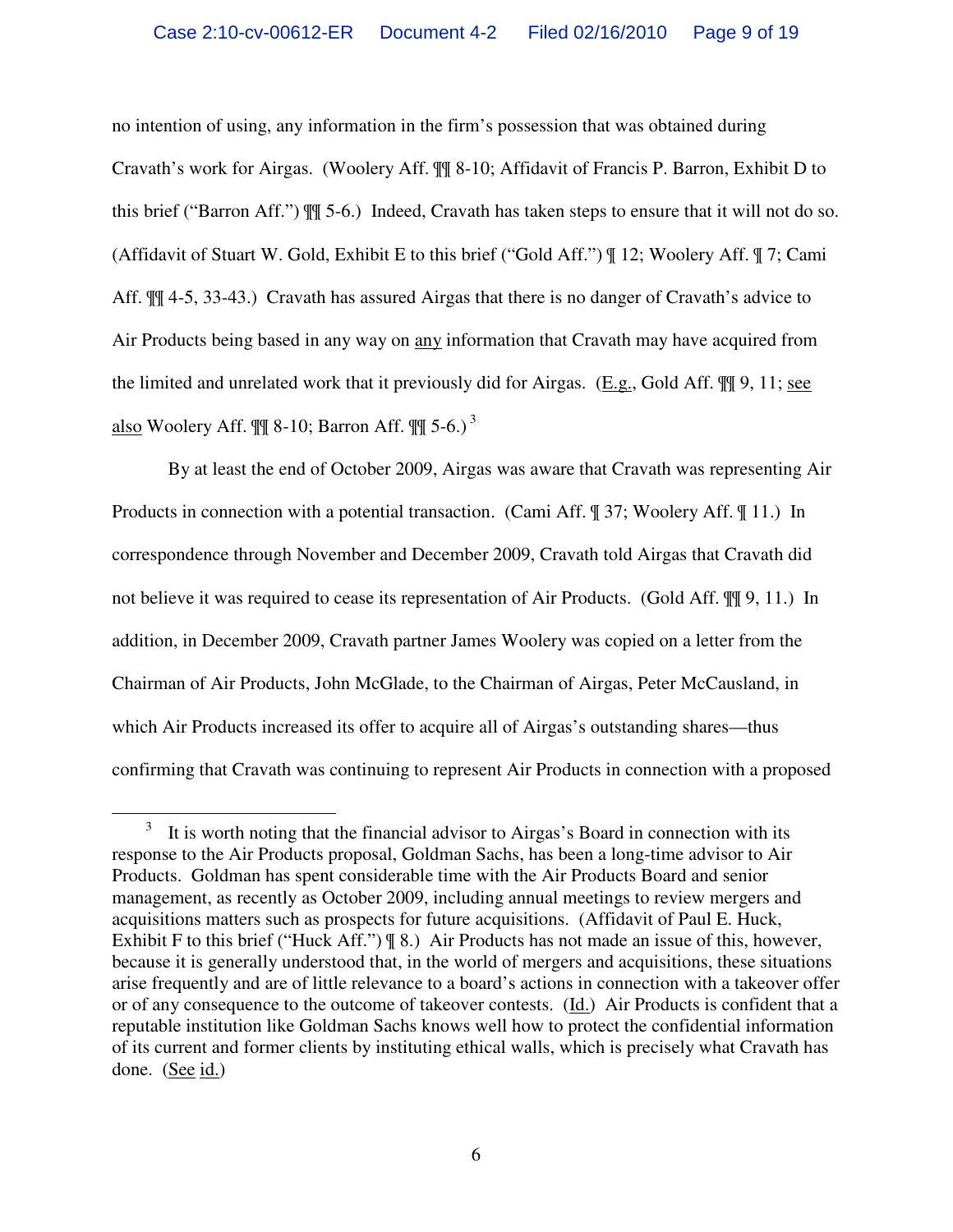acquisition. (Woolery Aff. ¶ 11.) And on February 1, 2010, Mr. Woolery contacted Airgas's legal advisors to inform them that Air Products was very serious about moving forward with a transaction. (Id.) At no time between October of 2009 and February 5, 2010, did Airgas file a complaint against Cravath.

On February 4, 2010, Air Products sent a public letter to Airgas announcing a nondiscriminatory, fully financed, all-cash offer to purchase all outstanding Airgas shares for \$60 per share—a 38% premium to that day's closing price of \$43.53. (Exhibit G to this brief.) Later that evening, Air Products filed a Verified Complaint in the Delaware Chancery Court against Airgas and its Board of Directors, seeking declaratory and injunctive relief for the Board's breaches of its fiduciary duties to Airgas's shareholders—including Air Products. (Exhibit H to this brief.)

On February 5, 2010, just hours after Air Products announced its offer for Airgas to Airgas shareholders, Airgas sued Cravath in the Court of Common Pleas of Philadelphia County, filing a verified complaint, a petition for a special injunction (*i.e.*, a temporary restraining order), a proposed order, supporting affidavits and a lengthy memorandum of law reflecting considerable legal research—papers that clearly had to have been prepared well in advance of February 5. (Exhibit A to Cravath's Notice of Removal, Feb. 12, 2010.) A few days later, Airgas's lead counsel in this case told the press that Airgas had been planning this lawsuit for "about two months."<sup>4</sup> The New York Times has reported that, because the purported conflict alleged by Airgas is "common" in this type of setting, and because Airgas has known about it for

<sup>4</sup> See Alison Frankel, "Cravath Sued for Breach of Fiduciary Duty in Airgas M&A Battle," AmLaw Litigation Daily, Feb. 8, 2010.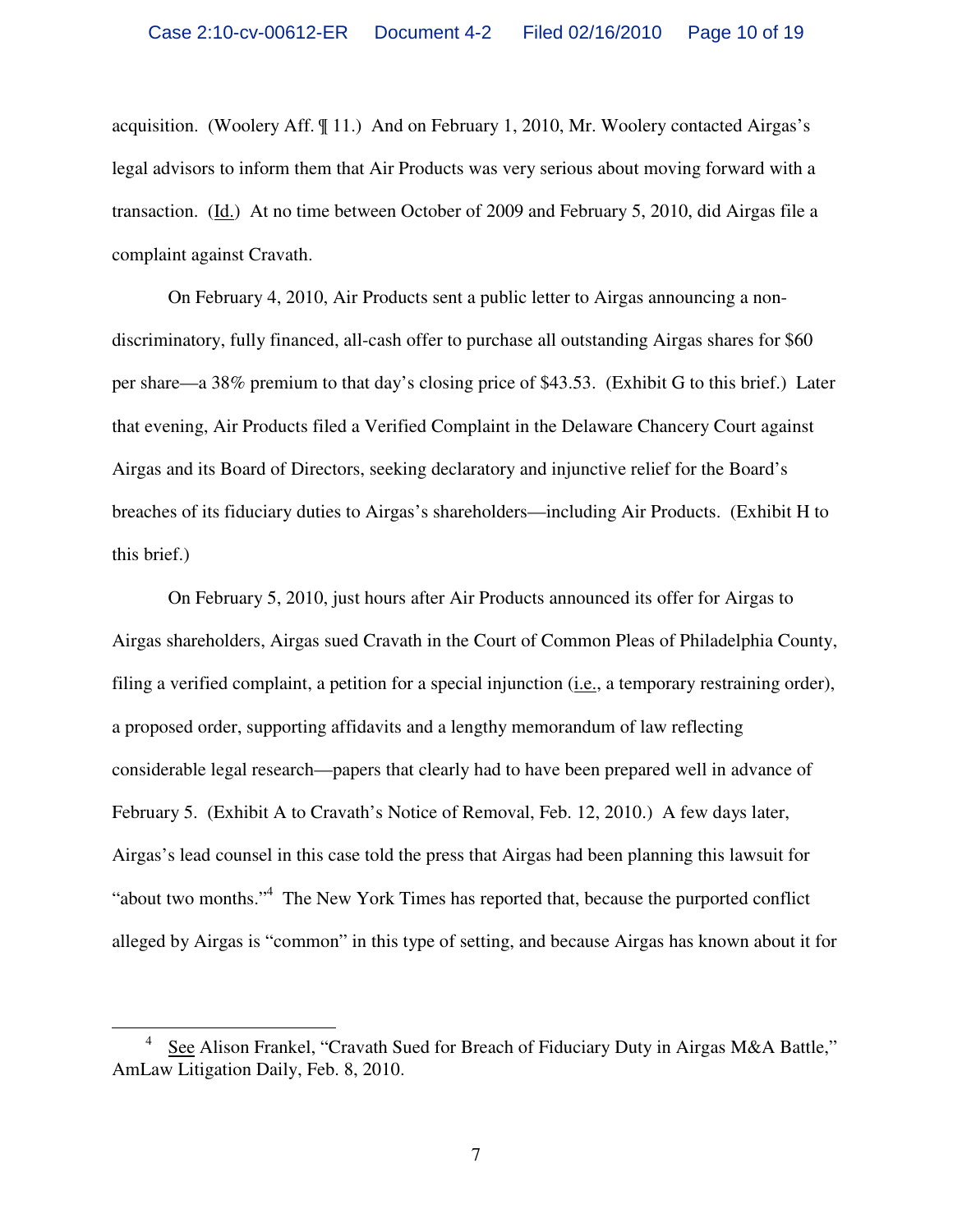months, the lawsuit is merely a "sideshow."<sup>5</sup> The Philadelphia Inquirer similarly noted that Airgas's filing of this lawsuit was meant to "counter[]" Air Products' public offer and the Delaware litigation.<sup>6</sup>

On February 9, 2010, after the submission of supporting and opposing memoranda and affidavits, a hearing on Airgas's petition for a special injunction (to enjoin Cravath from representing Air Products in connection with the proposed transaction and in the Delaware litigation) was held in the Court of Common Pleas of Philadelphia County. The presiding judge in the Court of Common Pleas, Commerce Program (the Honorable Albert W. Sheppard) denied Airgas's petition for a special injunction. (Cravath's Notice of Removal, Feb. 12, 2010 ¶ 4.) During the hearing, Judge Sheppard expressed discomfort with Airgas's decision to sue in Pennsylvania in order to police the practice of lawyers before the courts of Delaware: "In essence, I would be saying to a lawyer you can't go to Delaware and represent your client. I find that difficult. I don't want to do that." (February 9, 2010 Hearing Tr. 37:19-22, Exhibit I to this brief.)

On February 11, 2010, Air Products amended its Delaware complaint against Airgas and its Board of Directors to address, among other things, the improper conduct that Airgas and its Board have undertaken in further breach of their fiduciary duties since the filing of Air Products' original complaint—including the decision to sue Air Products' counsel of choice. (Exhibit J to this brief.)

<sup>5</sup> See New York Times Dealbook, "Can Airgas Ride Out Air Products' Gale?," available at http://dealbook.blogs.nytimes.com/2010/02/08/can-airgas-ride-out-air-products-gale/.

<sup>6</sup> See Philadelphia Inquirer, "Air Products goes public in bid for Airgas," available at http://www.philly.com/inquirer/business/83701372.html?cmpid=15585797.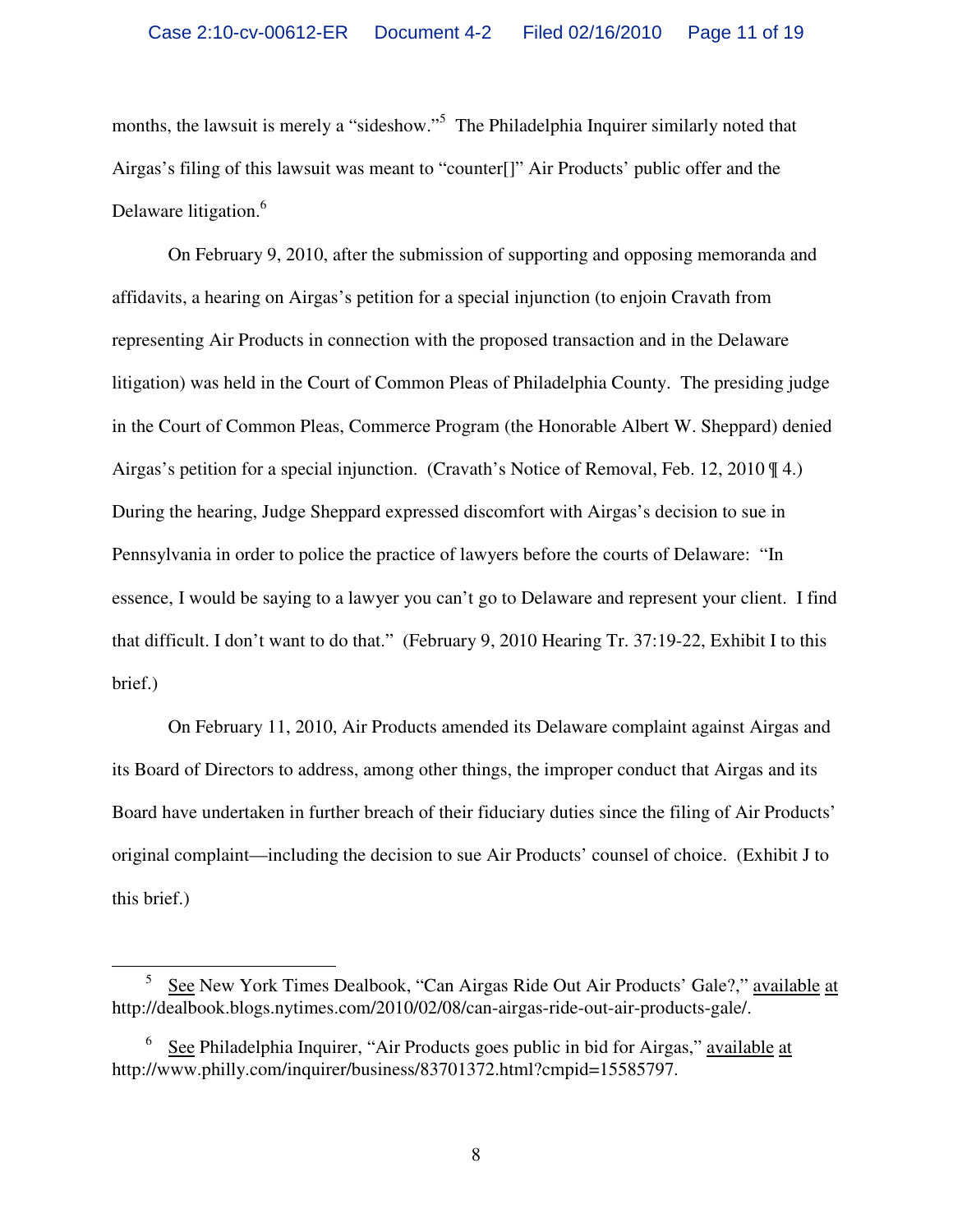On February 12, 2010, Cravath removed this action from the Court of Common Pleas of Philadelphia County to this Court. (Cravath's Notice of Removal, Feb. 12, 2010.)

On that same day, in a letter to Chancellor Chandler of the Delaware Chancery Court (Exhibit K to this brief), Airgas registered its objection to the pro hac vice admission of the Cravath attorneys representing Air Products in the Delaware action based solely on Cravath's prior work for Airgas—precisely the same allegation on which the complaint in this Court is based. Although Airgas implies in its letter that its Pennsylvania action preceded the Delaware action, in fact the Delaware litigation was first-filed. Moreover, the complaint filed in the Delaware action attaches letters in which Airgas raised its concerns about Cravath's representing Air Products in connection with a potential acquisition of Airgas. (Exhibits C and E to the Feb. 4 Verified Complaint in Air Products and Chemicals, Inc. v. Airgas, Inc. et al., Exhibit H to this brief.) In response to Airgas's objection to the pro hac vice admission of Cravath lawyers, Air Products has filed in the Delaware action an "Application for a Determination that Cravath, Swaine & Moore LLP May Continue to Serve as Its Counsel and Appear In This Case on Air Products' Behalf." (Exhibit L to this brief.)

#### **Argument**

Principles of judicial comity and judicial efficiency strongly counsel that this Court abstain from deciding Airgas's petition for preliminary injunctive relief to permit the Delaware Chancery Court to address the question whether Cravath may continue to represent Air Products in the Delaware litigation.

"[T]he power to stay proceedings is incidental to the power inherent in every court to control the disposition of the causes on its docket with economy of time and effort for itself, for counsel, and for litigants." Landis v. N. Am. Co., 299 U.S. 248, 254 (1936). It is clear that, "[i]n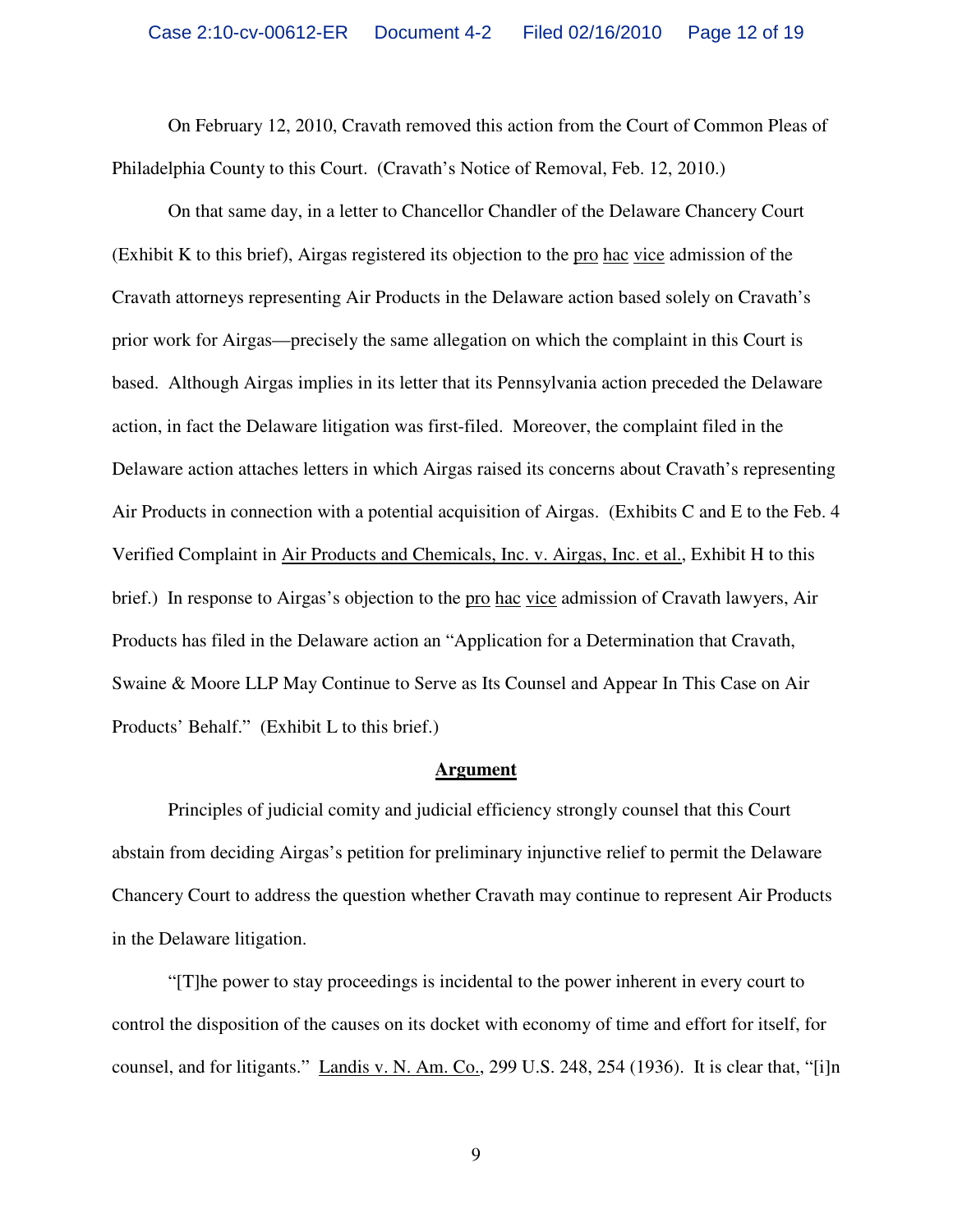the exercise of its sound discretion, a court may hold one lawsuit in abeyance to abide the outcome of another which may substantially affect it or be dispositive of the issues." Bechtel Corp. v. Local 215, Laborers' Int'l Union, 544 F.2d 1207, 1215 (3d Cir. 1976); see also Cheyney State Coll. Faculty v. Hufstedler, 703 F.2d 732, 737-38 (3d Cir. 1983).

As a matter of judicial comity, a federal court may stay an action before it and abstain in favor of a concurrent state proceeding if necessary to promote "wise judicial administration" or to resolve "questions of state law bearing on policy problems." Colo. River Water Conservation Dist. v. United States, 424 U.S. 800, 814, 818 (1976). Even where "the state-court litigation does not precisely correspond with the federal," a court may abstain where there is an "inextricable relationship of questions" with a pending suit in a foreign state court. Ingersoll-Rand Fin. Corp. v. Callison, 844 F.2d 133, 138 (3d Cir. 1988). Abstention is grounded in "the notion that courts should avoid making duplicate efforts or unnecessarily deciding difficult questions," and it is meant to "to avoid needless conflict with the administration by a state of its own affairs" and federal "intrusion into matters of local concern . . . which are within the special competence of local courts." Chiropractic Am. v. LaVecchia, 180 F.3d 99, 103-04 (3d Cir. 1999) (internal quotation marks and citations omitted); <u>see also Burford v. Sun Oil Co.</u>, 319 U.S. 315, 332-34  $(1943).<sup>7</sup>$ 

 $<sup>7</sup>$  The same principles of judicial comity and economy are considered in the abstention</sup> standard applicable to declaratory judgment actions. In ITT Industries, Inc. v. Pacific Employers Insurance Co., this Court found that granting a stay on abstention grounds was appropriate where "[i]t would be inefficient for both [a] New York court and this Court to consider the same evidence, as would be necessary to resolve the issues pending before the two courts." 427 F. Supp. 2d 552, 562 (E.D. Pa. 2006). The Court also took note of the Third Circuit's instruction that district courts "should give serious consideration to the fact that they do not establish state law, but are limited to predicting it." Id. at 561 (internal quotation marks and citation omitted).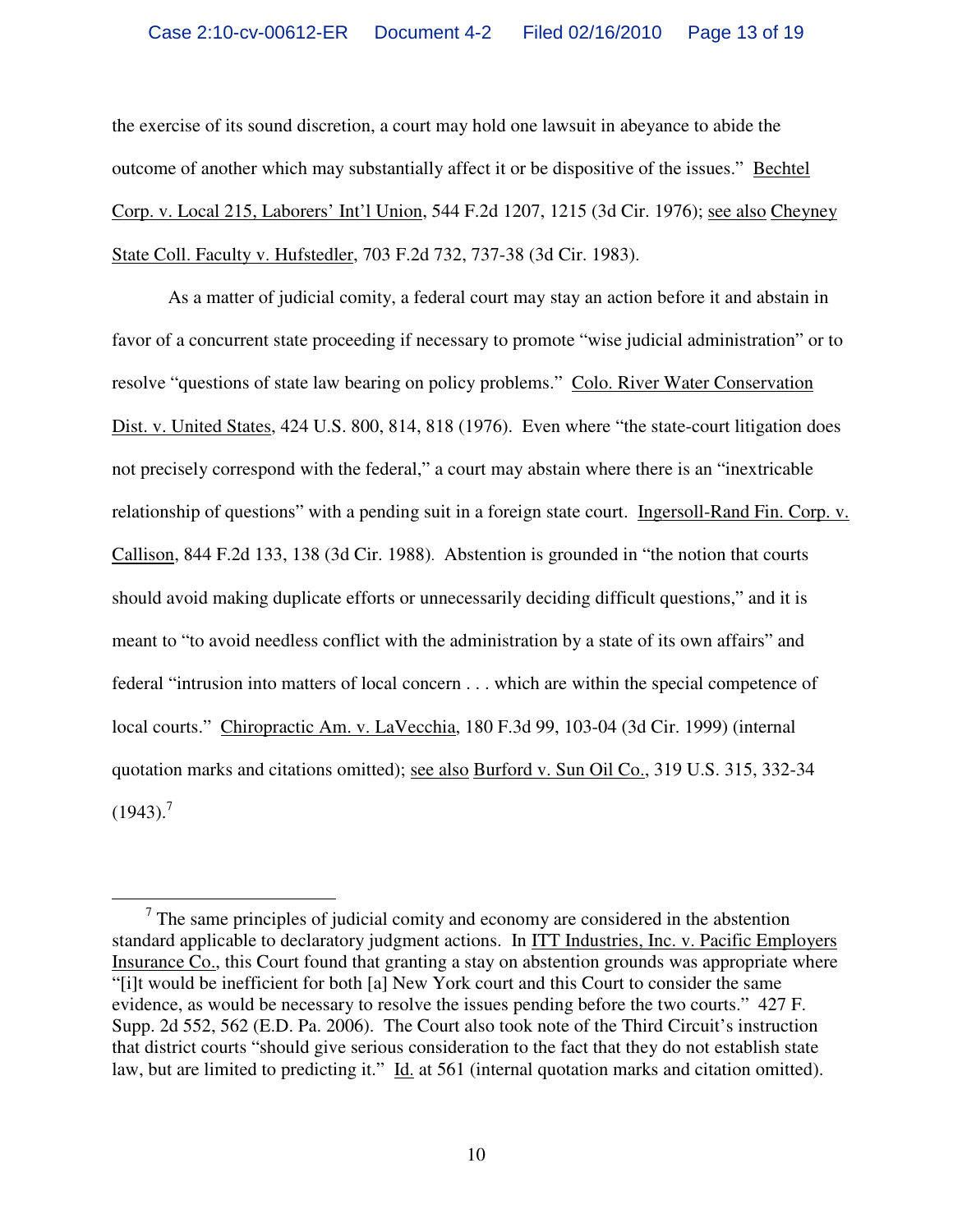In deciding whether to grant a stay on abstention grounds, courts consider six factors, including: (1) which court first assumed jurisdiction over property if property is involved; (2) the inconvenience of the federal forum; (3) the desirability of avoiding piecemeal litigation; (4) which court first obtained jurisdiction; (5) whether federal or state law applies; and (6) whether the state court will adequately protect the federal plaintiff's interests. Ingersoll-Rand, 844 F.2d at 136; see also Colo. River, 424 U.S. at 818.

As a matter of judicial comity, and in the service of judicial economy, this Court should abstain from deciding Airgas's petition for a preliminary injunction because: (1) Airgas's petition is the functional equivalent of a motion to disqualify Cravath from representing Air Products before the Delaware Chancery Court, and that is a matter more appropriately reserved for the Chancery Court to decide; (2) since the disqualification question is intertwined with issues already before it, the Delaware Chancery Court is aptly suited to decide who may represent Air Products; (3) the Chancery Court's ruling on the disqualification motion will be final, unlike this Court's preliminary ruling on Airgas's petition; and (4) the proposed abstention will not prejudice Airgas.

## A. Airgas's Motion to Disqualify Cravath From the Delaware Litigation Should Be Decided by the Delaware Court.

Airgas's preliminary injunction petition is the functional equivalent of a motion to disqualify Cravath from representing Air Products in the first-filed Delaware litigation. (See Airgas Objection to Pro Hac Vice Admission of Cravath Attorneys in Air Products and Chemicals, Inc. v. Airgas, Inc. et al., Exhibit K to this brief.) As noted, Airgas has already opposed Cravath's pro hac vice applications in the Delaware litigation and, in response, Air Products filed a motion seeking a determination by the Delaware court that Cravath may continue to represent it. (Exhibit L to this brief.)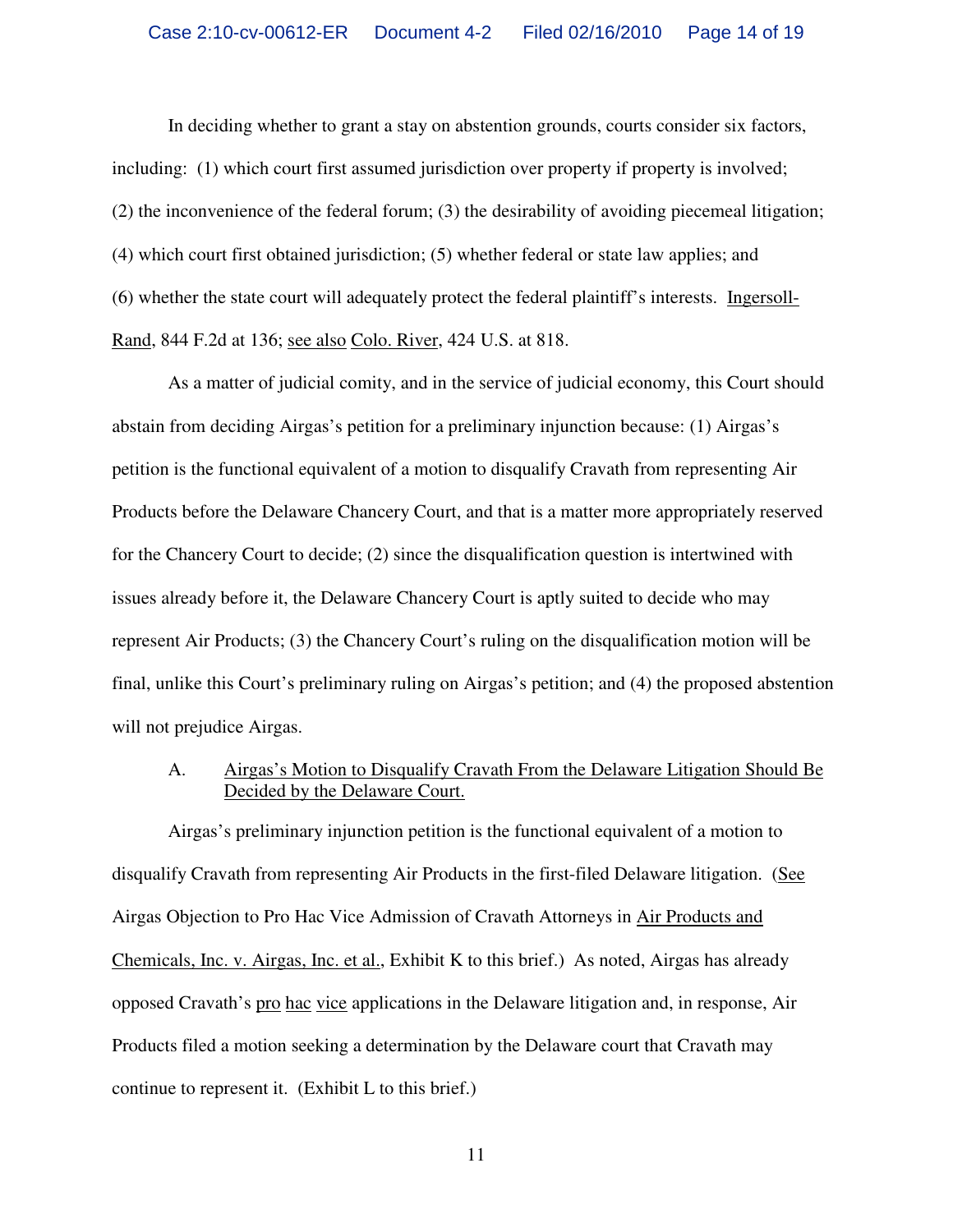Put simply, the issue of Cravath's ability to serve as Air Products' counsel is squarely before the Delaware court. And there can be no question that the Delaware court should have the right to decide that question. Notably, Rule 8.5 of the Rules of Professional Conduct of both Pennsylvania and Delaware strongly suggests that the question whether a lawyer should be disqualified due to an alleged breach of professional conduct rules belongs in the tribunal where the litigation "on the merits" is pending (here, the litigation between Airgas and Air Products). Pa. R. P. C. 8.5(b)(1) ("[F]or conduct in connection with a matter pending before a tribunal, the rules of the jurisdiction in which the tribunal sits [shall apply], unless the rules of the tribunal provide otherwise."); <u>see also</u> Del. R. P. C. 8.5(b)(1).<sup>8</sup> Thus the decision as to whether Cravath may represent Air Products in the Delaware Chancery Court proceeding before Chancellor Chandler is more appropriately made by Chancellor Chandler.

## B. The Delaware Chancery Court Is Uniquely Well-Suited to Decide the Issues Presented By Airgas's Petition.

The Delaware court is uniquely well-suited to rule on the disqualification question, particularly because the dispute concerning Cravath's representation of Air Products is intertwined with issues of Delaware M&A law that lie at the heart of that Delaware litigation. The Delaware Chancery Court has special expertise in matters of Delaware corporations law and oftentimes deals with alleged conflicts of interests in contested M&A transactions. Just last year, Chancellor Chandler decided an important disqualification case that dealt precisely with the matter at issue in Airgas's petition. See Rohm and Haas Co. v. Dow Chem. Co., No. 4309-CC,

<u>.</u>

 $8$  Similarly, Rule 8.5(b)(1) of the New York Rules of Professional Conduct provides: "For conduct in connection with a proceeding in a court before which a lawyer has been admitted to practice (either generally or for purposes of that proceeding), the rules to be applied shall be the rules of the jurisdiction in which the court sits, unless the rules of the court provide otherwise."  $(N.Y. R. P. C. 8.5(b)(1))$ .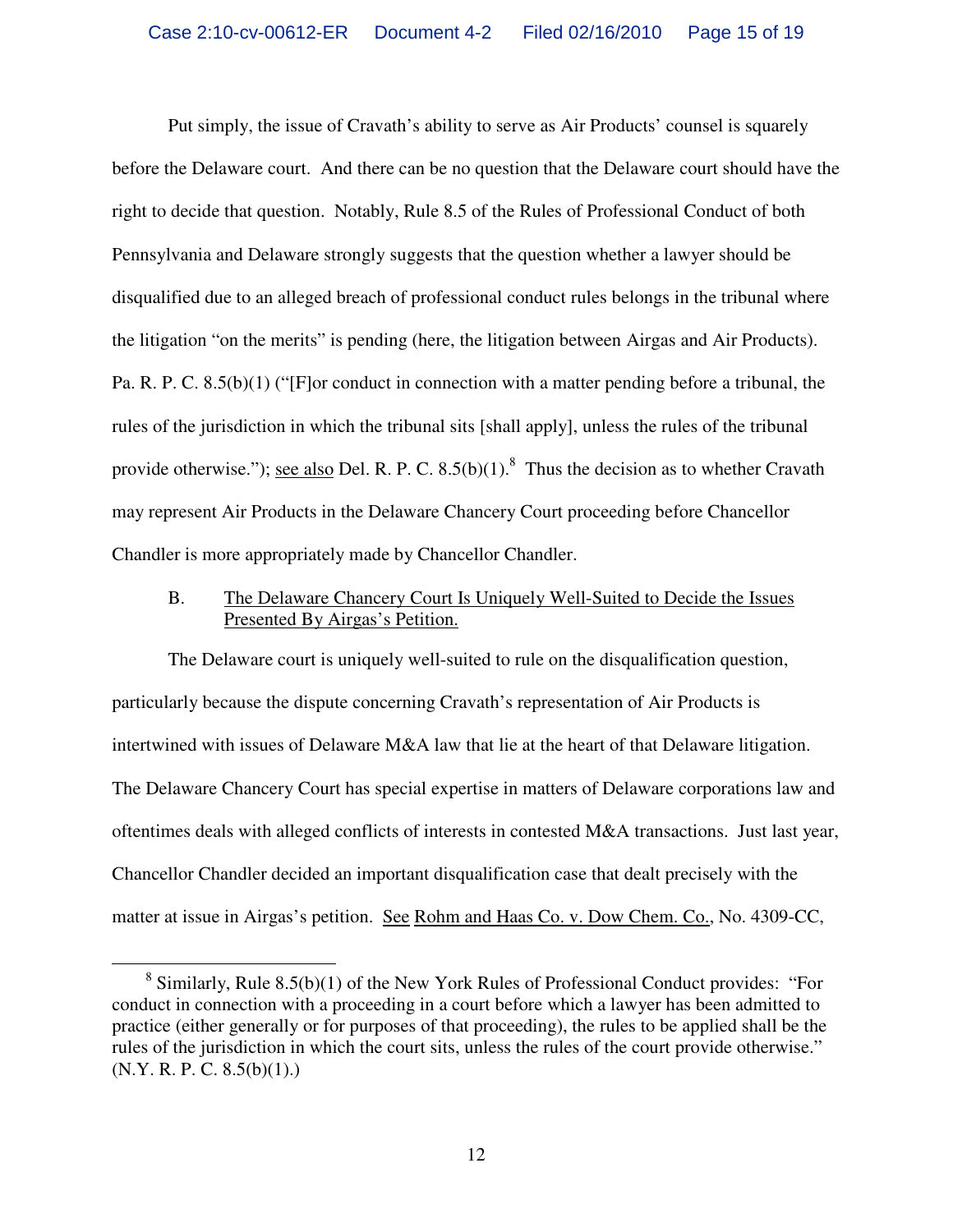2009 WL 445609, at \*1-3 (Del. Ch. Feb. 12, 2009). Given Chancellor Chandler's familiarity with disqualification motions in this context, Cravath has every reason to believe that he will address Airgas's concerns swiftly and decisively.

Moreover, given that Cravath is accused of breaching fiduciary duties owed to a Delaware corporation (*i.e.*, Airgas), the state of Delaware and its courts have a heightened interest in the matter. See Armstrong v. Pomerance, 423 A.2d 174, 177 (Del. 1980) ("Delaware does have a significant and substantial interest in actively overseeing the conduct of those owing fiduciary duties to shareholders of Delaware corporations . . . . [J]udicial enforcement of statutory and non-statutory duties of fiduciaries have long played and continue to play a significant part in the development of Delaware's corporation law.").

### C. Allowing the Delaware Court To Proceed First Will Promote Judicial Economy and Avoid Inconsistent Results.

It is equally clear that permitting the Delaware Chancery Court to address the disqualification question will result in judicial efficiency and prevent potentially inconsistent results. Chancellor Chandler's decision concerning whether Cravath should be disqualified will be a final decision on the merits. In contrast, Airgas's petition for a preliminary injunction seeks, by definition, only interim relief. There is no need for this Court to expend its resources deciding preliminary matters when the Delaware Chancery Court's consideration of the disqualification question would result in a final decision on the merits. Moreover, the proposed abstention will prevent the possibility of inconsistent results—and in particular, the possibility of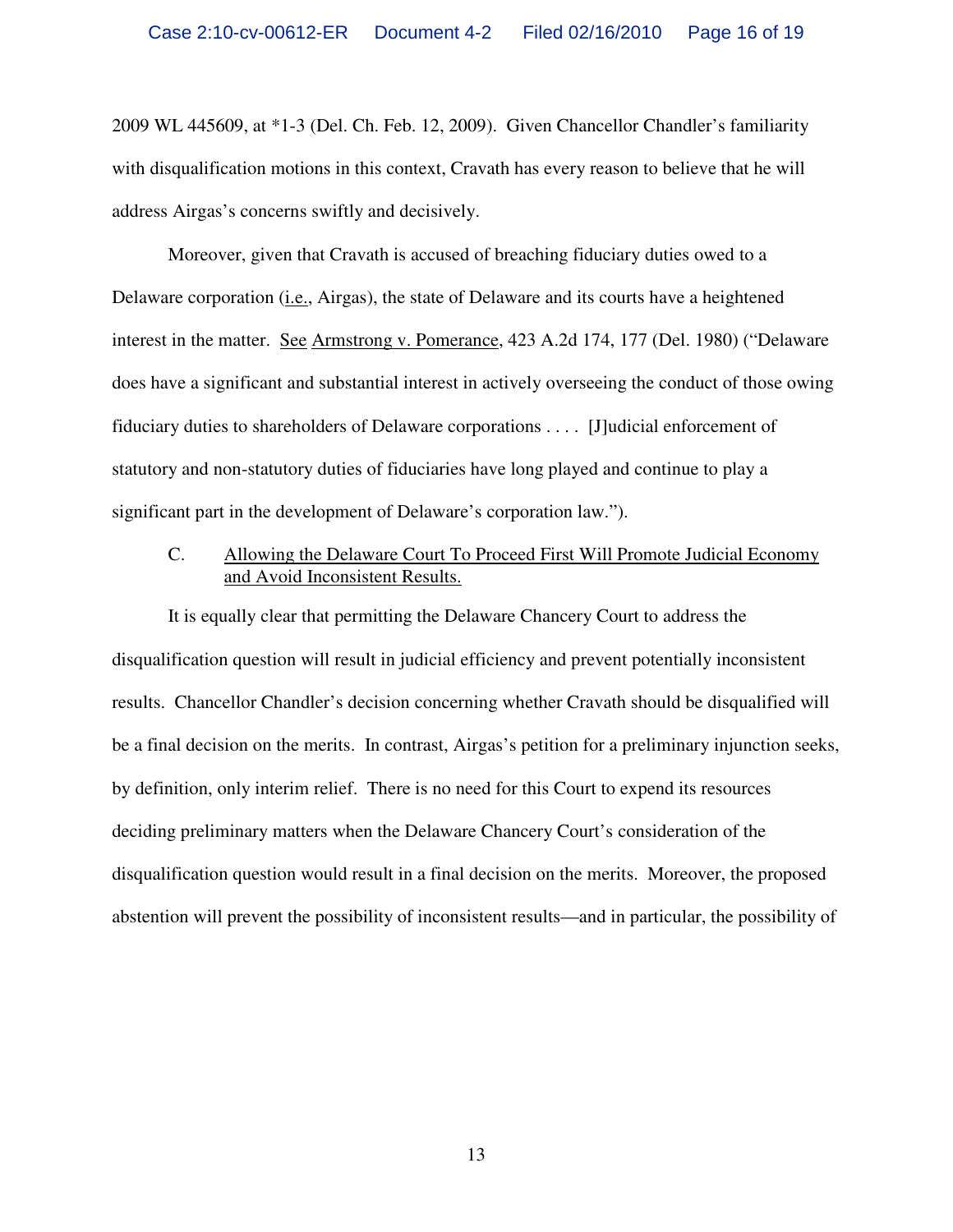a preliminary ruling from this Court conflicting with a final ruling from the Delaware Chancery Court during a sensitive time in the course of the proposed transaction.<sup>9</sup>

#### D. The Proposed Abstention Will Not Prejudice Airgas.

The proposed stay will not prejudice Airgas. There is every reason to believe that Chancellor Chandler will be able to rule expeditiously on the disqualification question, as he has done in the past. In the Rohm and Haas case, Chancellor Chandler issued his ruling just hours after hearing oral argument. 2009 WL 445609, at \*1.

Moreover, Airgas has not alleged, nor can it, any facts to support its conclusory assertion that it will be imminently harmed by Cravath's continued representation of Air Products. Cravath has assured Airgas that: (1) Cravath does not believe it has confidential Airgas information of any relevance to its representation of Air Products; (2) Cravath has not used any nonpublic Airgas information in its representation of Air Products; and (3) Cravath will not use any nonpublic Airgas information in its possession in its representation of Air Products. (E.g., Gold Aff. ¶¶ 9, 11; see also Woolery Aff. ¶¶ 8-10; Barron Aff. ¶¶ 5-6.) Airgas has never identified with any specificity (even under seal) what confidential information Cravath supposedly has or how that information could plausibly be used to assist Air Products, to Airgas's detriment, in connection with the proposed acquisition. Airgas's claims that it is in need of emergency relief also cannot be reconciled with the hard facts—Airgas waited more than three months after learning that Cravath was representing Air Products in connection with the proposed transaction to bring this lawsuit against Cravath. (Cami Aff. ¶ 37; Woolery Aff. ¶ 11.) And if Cravath had material non-public information that could inflict harm upon Airgas and were

 $\overline{a}$ 

 $9$  It is important to note that this has nothing do with Airgas's claim for damages based on an alleged breach of fiduciary duty, which does not require expedited treatment and can be dealt with on a normal litigation schedule.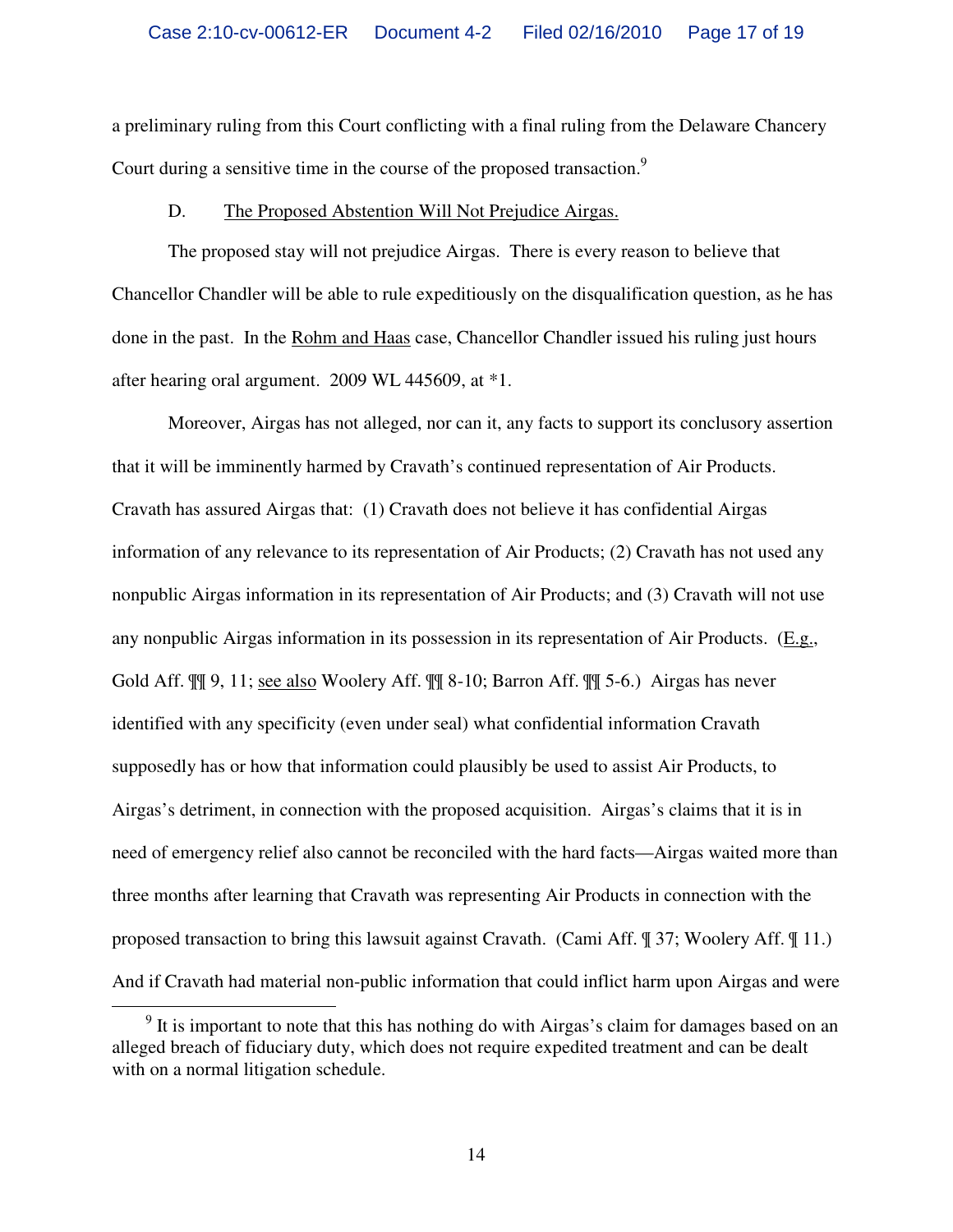going to use it (which is not the case), ending Cravath's representation of Air Products at this late stage would not prevent injury to Airgas in any event.

### **Conclusion**

For all the foregoing reasons, Cravath respectfully requests that this Court abstain from deciding Airgas's petition for a preliminary injunction in deference to Chancellor Chandler and his decision on (i) Airgas's objections to the pro hac vice admission of Cravath lawyers for the purpose of representing Air Products in the Delaware Chancery Court; and (2) Air Products' Application for a Determination that Cravath, Swaine & Moore LLP May Continue to Serve As Its Counsel and Appear In This Case on Air Products' Behalf currently pending in Air Products and Chemicals, Inc. v. Airgas, Inc., No. C.A. No. 5249.

Dated: February 16, 2010

Respectfully Submitted,

 By: s/*John A. Guernsey* NANCY J. GELLMAN (I.D. No. 12472) JOHN A. GUERNSEY (I.D. No. 25730) ROBERT N. FELTOON (I.D. No. 58197) NICHOLAS M. CENTRELLA (I.D. No. 67666) Conrad O'Brien, PC 1515 Market Street, 16th Floor Philadelphia, PA 19102-1921 Tel.: (215) 864-9600 Fax: (215) 864-9620

> *Attorneys for Defendant Cravath, Swaine & Moore LLP*